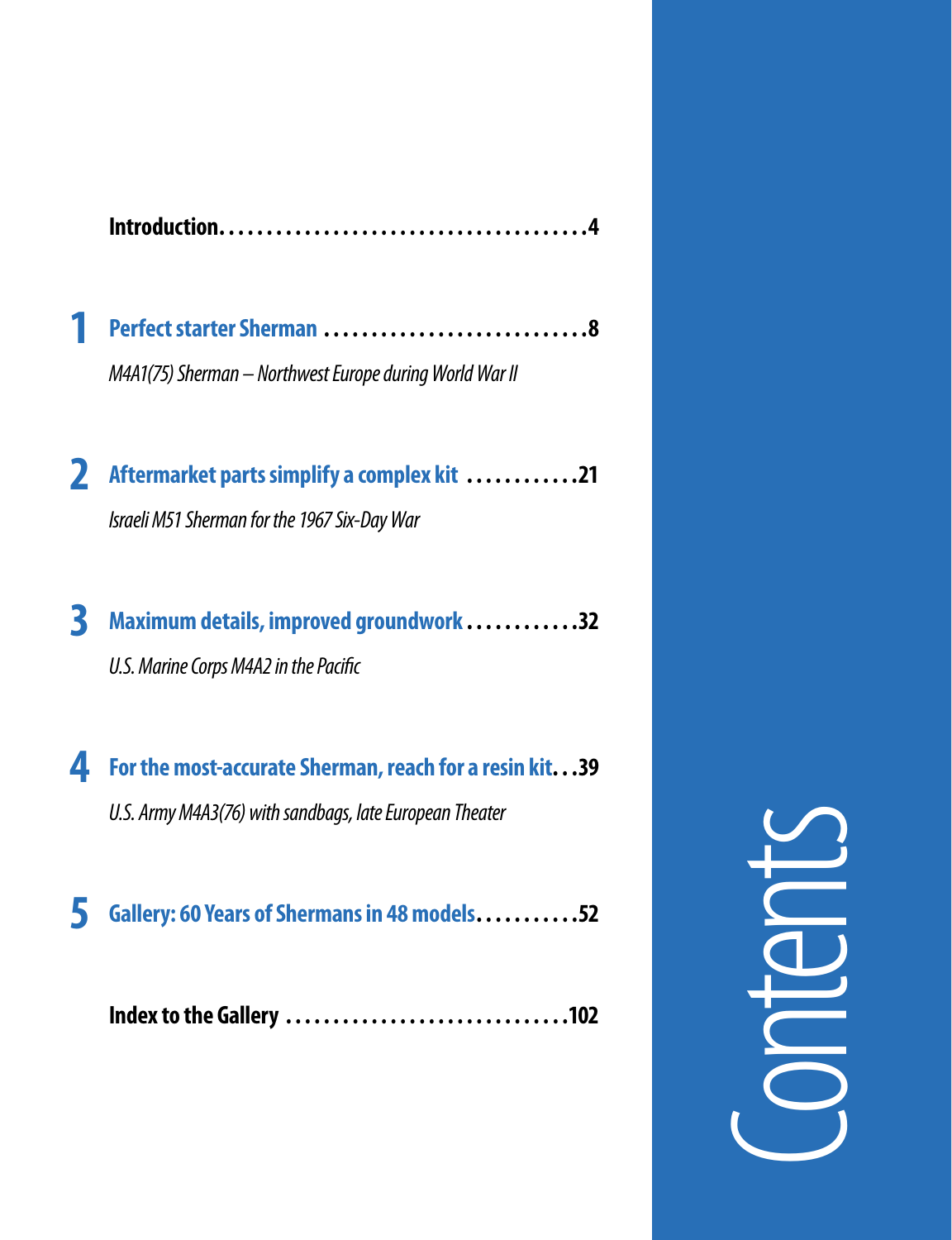The Sherman tank is written<br>
in the sheer quantity of its<br>
production in such a short<br>
time in response to an immi-<br>
nent world crisis. Only the Soviet T-34 can the Sherman tank is written in the sheer quantity of its production in such a short time in response to an immiclaim production rates of a similar level.

But was the M4 Sherman a great tank? Even with the perspective provided by the Sherman's more than a half-century of active duty in the service of many countries, that remains a great debate among armor enthusiasts.

Some 49,234 Sherman tanks and variants were produced. Its first use in combat was in 1942 by the British at the Battle of El Alamein in Egypt. Its last operational use, although unconfirmed, is thought to have been in Chile in 2002, which would give it an active service life of 60 years. It was deployed by 46 countries and served on every continent except Antarctica! These numbers alone guarantee it a special place in history.

# **Built from a blank sheet.** But to truly

understand the Sherman, one must also understand why it was developed and why certain design choices were made. It is easy to forget that when development of the Sherman began around 1940, the United States had little experience with armored warfare. In fact, not too many years earlier, many in the U.S. military leadership did not even believe in armored warfare. Even George Patton himself rejoined the Cavalry after World War I.

Oddly, the western allies (U.S., Britain, France) for the most part lost interest in armored warfare and tanks after WWI. France maintained a large tank force but spent little effort developing battle tactics to employ them properly. So it was a tremendous shock when the German armored forces sliced through French and British troops.

Seemingly overnight, the Blitzkrieg established that tanks were a fundamental part of modern ground warfare. But what capabilities should a new American tank have? It's hard to comprehend in this day of the Internet, Youtube, and 24-hour television that in 1940, it was hard to get timely combat reports and photographs on which to base planning for modern tank warfare. With the United States being thousands of miles and an ocean away

from the battles, getting good information about what was needed was a major obstacle.

So the U.S. military had to use what information it had to formulate a battle plan for armored warfare, and this would have a profound effect on the design of the Sherman tank, both good and bad.

One of the most significant aspects of U.S. armored warfare doctrine was that tanks would be primarily employed to support the infantry, and tank destroyers would handle enemy tanks. So the Sherman was primarily designed for infantry support with a secondary role of engaging enemy tanks. The United States intended to use the M10 and M18 tank destroyers to combat enemy tanks.

The upside of this decision was that the Sherman was equipped with a 75mm gun so that it could fire an effective high explosive round to support the infantry. But the downside was that the Sherman had been fitted with a short barrel because of concerns that a long barrel would make it harder to maneuver the tank in close quarters.

The realities of combat would quickly show that the idea of using tank destroyers for fighting enemy tanks had a major flaw. Namely, Allied troops didn't get to choose when they would encounter enemy tanks. When they did, if sufficient tank destroyers weren't available, Shermans had to fight tank-on-tank battles with ever-evolving German armor.

**Anywhere, everywhere.** Another key aspect of the Sherman design was that planners knew U.S. tanks would have to be transported all over the world to reach the battlefield. Elements like the lifting capability of dock cranes, width of railroad cars, and most importantly the weight limits of bridges were factored into the design of the tank. Although none of these factors was very important to a tank crew in the middle of a battle, they all were very important to the commanding generals who needed to get a lot of tanks to the fight. In fact, the Sherman's incredible ability to operate without a lot of specialized support equipment was a prime factor in the ability of the United States and Britain to exploit the Normandy breakthrough and chase the German army across France.

Introduction

By comparison, the feared German Tiger tank needed a second set of special tracks just to be loaded on most rail cars. It was badly underpowered, so it's engine didn't withstand the demands of highspeed running. Also, it was extremely heavy, so many of the bridges in western Europe couldn't support its weight, greatly reducing the options for bringing these tanks to and from a battle.

**Head-to-head.** So how did the Sherman actually stack up in the more traditional measure of a tank, namely armor, armament, and mobility? At the time of its development, the Sherman's counterparts were the German Panzer IV and the Soviet T-34. The Sherman compared reasonably well to both. The Sherman and Panzer IV had 75mm guns, and the T-34 had a 76mm gun. Initially, none had particularly long barrels, though the Panzer IV would later get one. But all three guns, coupled with the ammunition they could fire, were similar.

So too was the overall armor level. The T-34 made the best use of sloped armor; the Sherman's armor sloped effectively on the front but not on the sides. The Panzer IV was mostly slab sided. The general armor thickness levels were similar too, and all three tanks had weak spots. In terms of mobility, the Sherman was a little worse in soft terrain because it used narrower tracks that resulted in higher ground pressure that caused it to bog down more easily than the other two. But in most other mobility factors, the Sherman was at least as good as the other tanks. So when the Sherman first saw action in 1942, it was an effective tank. Of course it would be no match in one-on-one combat with the much heavier German Tiger and Panther tanks that came along later. Then again, it wasn't designed to fight them, and rarely did the Germans face just

one Sherman.

But the story of the Sherman isn't complete without considering many of the

other aspects that would have a big impact on the Sherman's effectiveness. In today's terms these are called "force multipliers."

**Field fixable.** One big factor was that the Sherman was both reliable and maintainable. The tanks didn't break often and when they did, repairs were usually easy and in many cases, could be completed in the field. The result was a higher percentage of Shermans were available for combat. By comparison, the big German tanks were often plagued with engine and transmission failures, road wheels jamming, and a host of other problems that would leave them disabled in combat. There are many reports of German tanks abandoned and even destroyed by their own crews because they had broken down. So the Sherman's reliability and maintainability played a huge role in World War II where sheer numbers were a deciding factor.



**Bookends—the T6 prototype in 1941 and the Chilean M60 HMVS in 2002.**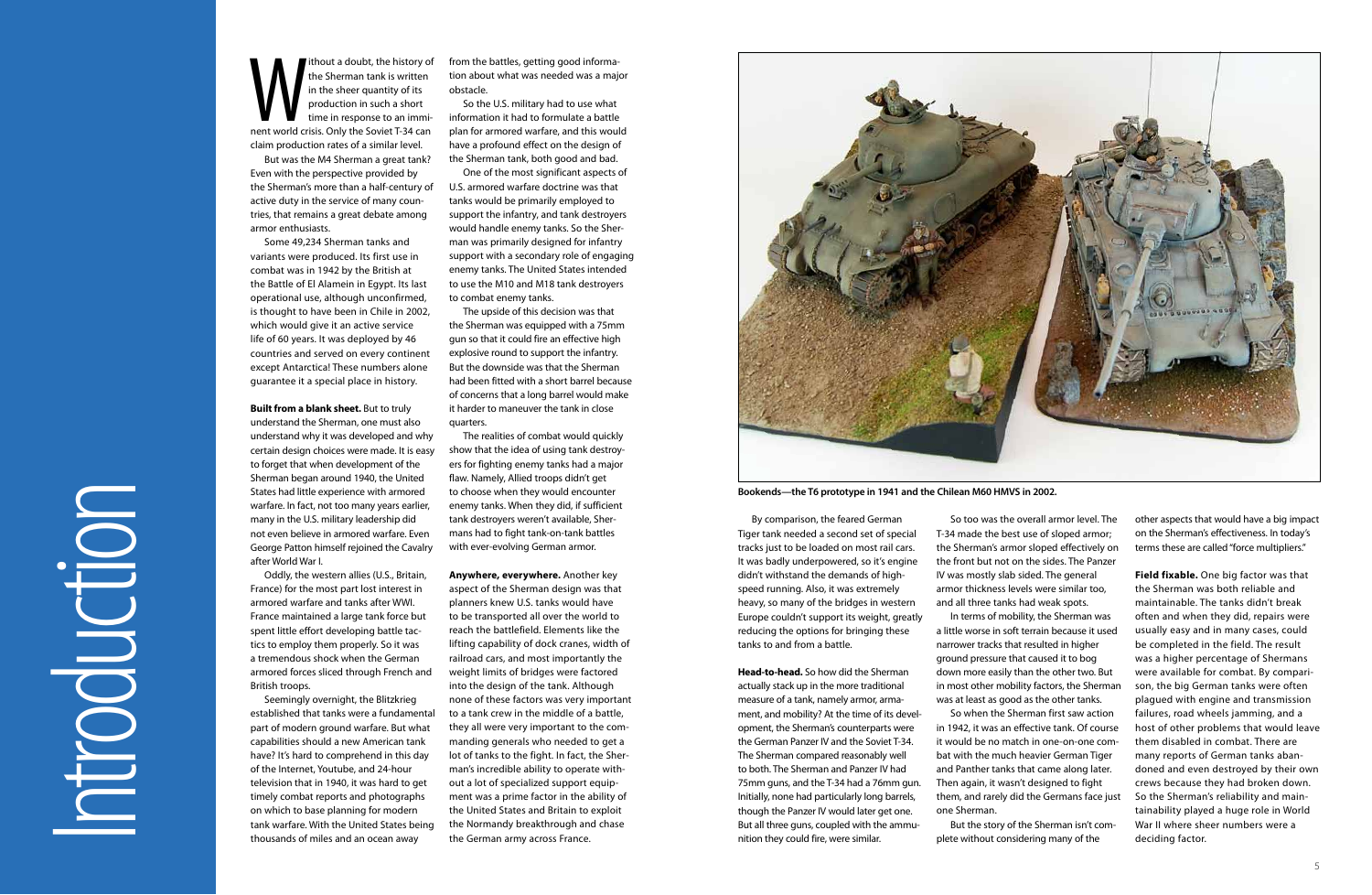Another important factor was that the Sherman's turret rotated quickly. Often this allowed the Sherman to get off the first shot, and in many cases that was the difference between life and death.

So how did the Sherman get a bad image among so many armor buffs? Well, it had its flaws too. One very bad design oversight was unprotected ammunition, so that a shot that penetrated the tank often caused a catastrophic explosion. This would later be corrected by introducing a "wet" stowage system in which the ammo was stowed in glycol-filled bins. But for much of World War II, the tank crews lived in fear of the tank exploding.

Compounding this was the fact that the Sherman would often have to fight moreheavily armed and armored German tanks. At longer ranges, these tanks had cannons that could penetrate the Sherman's armor, while the Sherman's cannon could not. So tankers were confronted with the fearful prospect of being picked off with no way to retaliate. Worse was that the United States had no other armored vehicles it could employ to rectify this situation until the introduction of the M36 Jackson tank destroyer in the winter of 1944.

So in retrospect, it's probably a fair statement that the Sherman had many great features and a few flaws. But the Sherman also proved highly adaptable, and this factor would most certainly be the driving factor in its extraordinarily long service life. Even during the few years of its World War II service, significant design changes to the Sherman were introduced.

**Evolution of the Sherman.** One such major change was the introduction of a larger turret and the same 76mm gun used on the U.S. tank destroyers. While this gun was not a great anti-tank weapon, it was a big step up from the 75mm gun, and the U.S. manufactured a specialized anti-tank round, which added even more effectiveness. While this was being introduced to the production line, the British simply fitted their 17 pounder (76.2mm) anti-tank gun into their 75mm Shermans, creating the Firefly, which was an outstanding anti-tank variant.

As previously mentioned, the problem with exploding stowed ammunition was corrected. The introduction of extended

track end connectors (duckbills) could be field retrofitted and helped overcome the problems caused by narrow track. Later a whole new suspension, called HVSS, would be introduced to offer a morepermanent solution. Also, the Sherman's hull design would undergo a significant change to incorporate larger hatches allowing the crew to escape quicker.

So the later production M4A3(76) HVSS Shermans being produced in the summer of 1945 looked radically different than the M4A1 DV Shermans first used at El Alamein only three years earlier.

**Soldiering on.** After World War II, this tremendous adaptability would be exploited to the maximum. The United States' use of the Sherman would see a resurgence during the Korean War, where it and the M26 Pershing formed the backbone of the U.S. armored fighting force. As in World War II, the Sherman's reliability would endear it to its crews and commanding officers alike.

But the vast majority of the Sherman fleet was withdrawn from service after World War II by the U.S. and Britain. Many were given to allied armies, which often made the enhancements that had been developed during World War II. For example, engineers in Patton's army had realized that it was possible to retrofit the 75mm-equipped Shermans with the 76mm gun and would have done so had the new-production 76mm Sherman not arrived in large quantities. So after World War II, many Shermans were re-gunned in this manner by the allied forces. Similarly, it was determined that by adding spacers to the narrow track suspension, an inner row of duckbills could be added, reducing the ground pressure to about that of the HVSS equipped Shermans. So these two affordable and effective modifications enabled the basic Sherman to remain effective for some years to come.

As a result, many emerging nations procured sizeable numbers of Shermans, notable among them India and Pakistan. In fact, both countries would deploy their Shermans in their conflicts and while there is no record of Sherman-vs.-Sherman battles, both countries would end up recovering each other's Shermans, repairing them, and returning them to battle, thus writing an unusual chapter in the Sherman's history.

## **The ultimate Sherman.** But the most

significant use of the Sherman after WWII was by Israel. The Israelis started using the Shermans almost immediately after their declaration of independence when they were able to employ a small number to support the initial fighting. They would procure more through highly creative means such as buying them as scrap from Italian junkyards.

Eventually the Israelis would procure them in more conventional ways, particularly from France, which was providing direct military assistance. The Israeli-French relationship would also be used to create the two most-significant upgrades of the Sherman in the post-war era, the M50 and M51.

By the mid-1950s, it was becoming clear to the Israelis that their 75mm-equipped Shermans were not going to be effective against the much newer Soviet T-54/55 tanks being supplied to their adversaries. While the Israel military was able to procure some British Centurions, they realized the need to upgrade their Sherman fleet.

Working with the French, the Israelis were able to fit a new French 75mm gun with a much longer barrel into a modified Sherman turret. In a strange twist of history, the French gun itself was derived from the German gun used on the Panther, which had been the Sherman's nemesis! And so was born the M50.

Initially, that was the only modification, but shortly thereafter, the Israelis replaced the narrow-track VVSS with the wide-track HVSS and also replaced the World War IIera engines with a new diesel engine, thus creating the M50 configuration most commonly seen in photos.

In yet another odd twist of history, Egypt, Israel's enemy, also operated a sizable number of Shermans that it too wished to update. Like Israel, Egypt turned to the French for assistance. Again like Israel, Egypt decided to update its Shermans with the same French 75mm, longbarrel gun! But this time, the French completely replaced the Sherman's turret with one from its AMX-13 light tank, which already used the same gun. If nothing else, the "AMX Sherman," as it was nicknamed, showed the tremendous adaptability of the basic Sherman configuration. But it was only in service for a short time with many being lost to the Israelis during the fighting in the 1950s and '60s.



For Israel, the M50 was a big success, extending the Sherman's life at a fraction of the cost of new tanks. So when Israel needed to update its fleet of M1 Super Shermans [the U.S. designation would have been M4A1(76) HVSS], the military planners embarked on a similar program. But this time they went big. Really big. With French help, the Israelis replaced the WWII-era 76mm cannon with a huge 105mm French cannon. In order to keep the recoil manageable, they had to slightly reduce the barrel length and develop a large and unique muzzle brake that would be the most recognizable feature of what would be named the M51.

For most students of armor, this is the ultimate Sherman. The M51 was more than capable of defeating the newer Soviet tanks and played a pivotal role in both the 1967 Six-Day War and the 1973 Yom Kippur War. Some would remain in reserve service with Israel into the 1990s.

**The last battle.** But some M50s and M51s would find new homes and thus continue to remain in active service. In particular, a sig-

nificant number of both versions would be sold to Chile. There, both variants would get yet another engine change, and the M50s would have their 75mm gun replaced with a 60mm hyper-velocity gun that had anti-tank penetration capabilities equal to the 105mm guns on most tanks of the time! Coupled with the Sherman's relatively small size, this configuration proved quite effective in the mountainous terrain of the Chilean-Argentine border, and it is this variant that is believed to be the last one used in active duty, being retired sometime around 2002. 60-year active service life, it's worth noting that some of the tanks in the final configuration in service with Chile can barely be recognized from the original configuration to which they were manufactured.

So as the Sherman ended its roughly Consider, then, that some Shermans

started out as the long-hull M4A4 version

with the 75mm gun and Chrysler multibank engine. They were manufactured in the United States and operated by the British in WWII. After the war, they were procured by France where the engine was changed to the radial engine used in the M4 and M4A1 variant. Later, they would be sold to Israel where they would get the new long-barrel 75mm gun, a new diesel engine, and the HVSS suspension. Still later, they would be sold to Chile where they would get yet another new diesel engine and a 60mm gun.

If you're keeping count, that's two suspensions, three guns, and four engines on the same tank! No wonder that it was in service for 60 years.

So is the Sherman a great tank? I'll leave that for you to decide. But one thing I know for sure is that it is definitely a great tank to model.

**The iconic Sherman in the flesh. Here's an M4A3E8 last used by the U.S. Air Force as an observation tank. It's now found in the American Military Museum in South El Monte, Calif. (www.tankland.com). As an observation tank, it had no barrel, so the museum had a replica barrel made to represent how the real one would look. This tank was featured in the TV series, "Tank Overhaul" on The Military Channel in which it was going through** 

**an engine change.**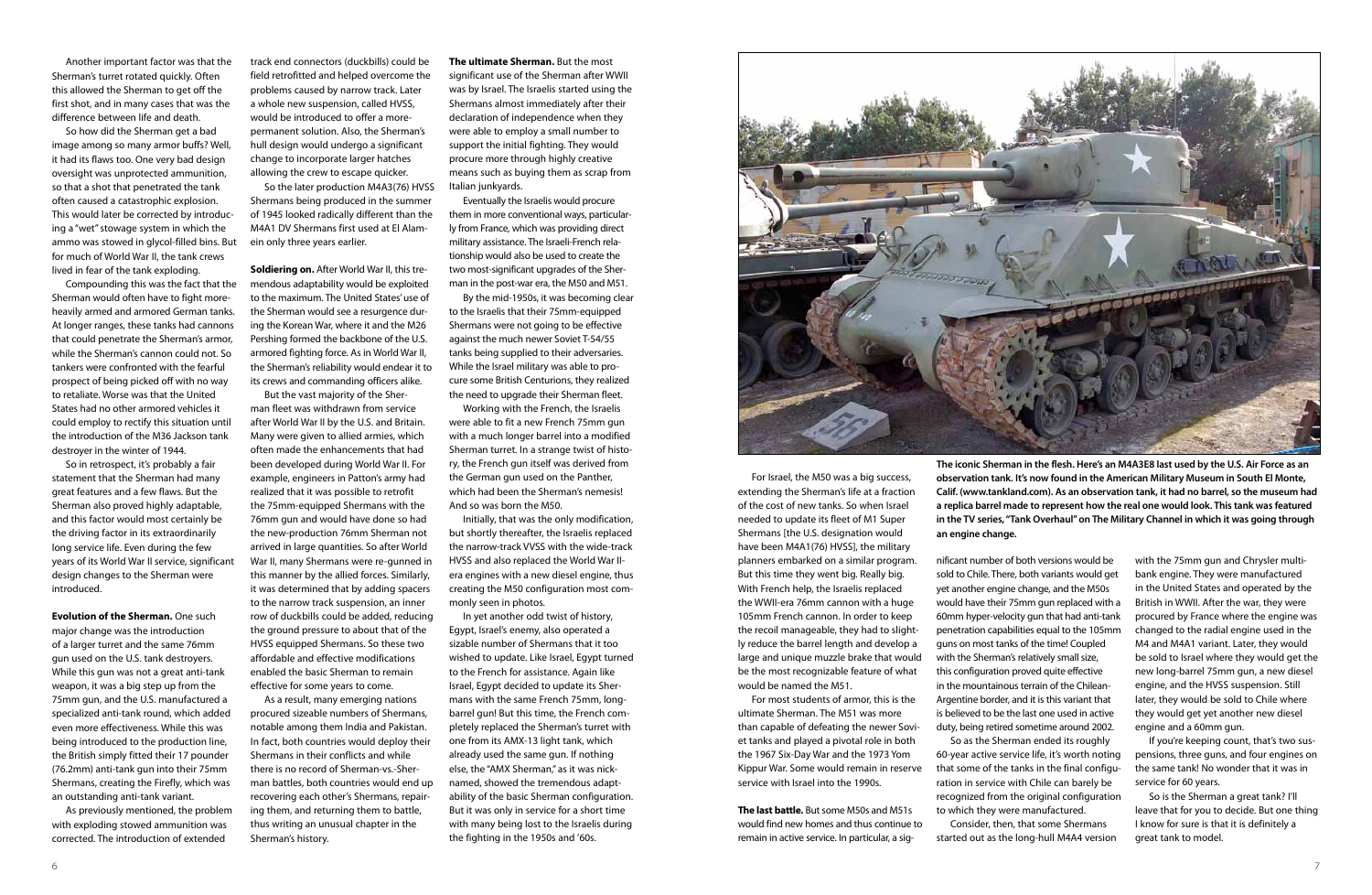In the early campaigns, the battles started before the Marines even made it to shore. Thus, the Marines soon started to add homemade deep wading gear so the tanks wouldn't get swamped driving ashore, and they added wood plank armor to protect against magnetic charges. Some units even started to camouflage their tanks since the factory-painted olive drab didn't blend well with the jungle foliage. Tanks of the Pacific Theater took on a look of their own.

Build-up number three is a Marine M4A2 Sherman being used in the Pacific island-hopping campaigns. From a modeling perspective, Marine Shermans make a great subject. Dragon recently released a great new model of the M4A2s used on Tarawa. With a new kit available, the aftermarket companies quickly came out with

a number of well done add-ons like the wading gear and the wood armor. So this subject allows a modeler to create different versions easily and with great details. Also, the subject is excellent for expanding the groundwork to a completely new terrain and even to make a vignette depicting the battles in the Pacific.

**Getting started.** Dragon's M4A2 Tarawa is an excellent kit that features most of Dragon's new molding techniques. But rather than simply build it with only a few improvements as I did the Tasca M4A1 in the first chapter, I'm going to load this one with aftermarket items to try to maximize the details. Is this necessary? Probably not. But sometimes it is really fun to totally trick out a model with easy-to-use addons and simply enjoy the build.



**Construction.** The first steps for this kit are to attach the parts necessary to assemble the hull body parts. Tiger Models came out with a replacement rear hull plate for the M4A2, 1. The biggest change is that this includes a set of cams for the idlers so they can swing and be used for track tension adjustment. Dragon also provides cams, but their design is more for you to position and glue them in place. The Tiger Models design has a longer pin, so you can swing the idlers once the tracks are installed.

This is now the third build in a row where I've used adjustable idlers, so I'm sure by now you get the idea that I strongly recommend doing this for all Sherman models. It really is the easiest way to get the right track tension.

T he Pacific island-hopping campaigns were brutal, inch-byinch battles that were as much a test of wills as anything else. Names like Guadalcanal, Tarawa, Saipan, Iwo Jima, and Okinawa still evoke strong memories and emotions. In the few tankon-tank battles, the Sherman was more than a match for Japanese armor. Its role was more typically infantry support, often under attack by Japanese infantry and well-concealed anti-tank guns.

3

# *U.S. Marine Corps M4A2 in the Pacific*

# **Maximum details, improved groundwork**



**Dragon's Tarawa kit makes a great starting point to pile on the detail. And various detail sets such as wooden anti-magnetic mine boards, wading kit, hatches, and photoetched details make a Pacific M4A2 that looks like a Marine's best friend.** 

**This project puts the Sherman to work in a more-detailed minidiorama suppporting infantry.**



**Shave off the existing welds, add a sheet styrene hood, and build a new weld line.**



**Tiger Models idler cam lets you set track tension even after the track is in place. There's a new rear hull plate too.**

**It's easy to correct a too-thin driver's hood.** 



**The Tiger Models transmission cover, left, is better detailed than the kit item and is an easy swap.**